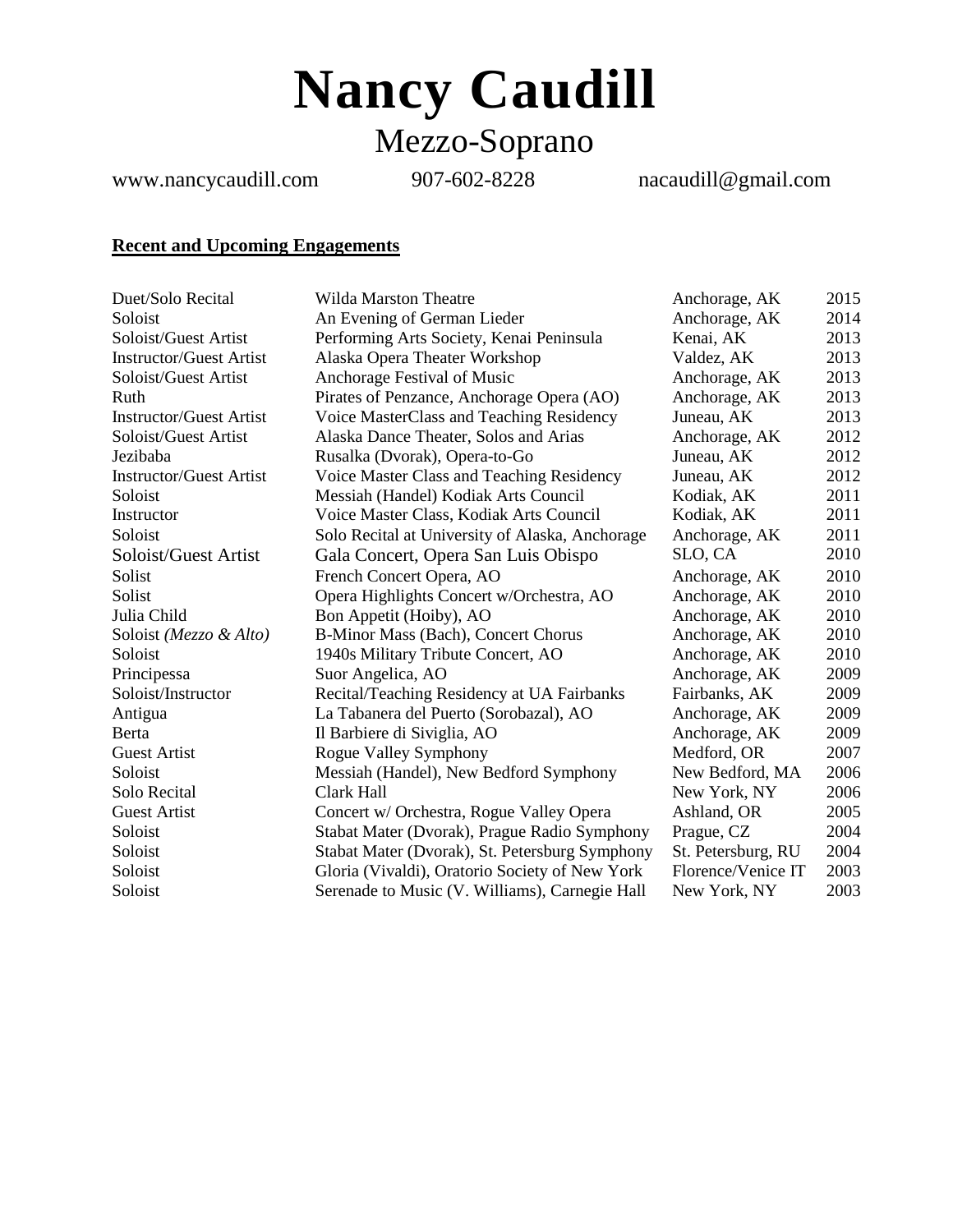#### **Opera**

| Ruth         | Pirates of Penzance          | Sullivan    |
|--------------|------------------------------|-------------|
| Jezibaba     | Rusalka                      | Dvorak      |
| Julia Child  | <b>Bon Appetit</b>           | Hoiby       |
| Principessa  | Suor Angelica                | Puccini     |
| Antigua      | La Tabanera del Puerto       | Sorobazal   |
| <b>Berta</b> | Il Barbiere di Siviglia      | Rossini     |
| Mother       | Amahl and the Night Visitors | Menotti     |
| Suzuki       | Madama Butterfly             | Puccini     |
| Cherubino    | Le Nozze di Figaro           | Mozart      |
| Cenerentola  | Cenerentola                  | Rossini     |
| Hansel       | Hansel and Gretel            | Humperdinck |
| Maddalena    | Rigoletto                    | Verdi       |
| Mavra        | Petrovna                     | Stravinsky  |
|              |                              |             |

## **Oratorio**

| Bach             | <b>B-Minor Mass, Magnificat</b> |
|------------------|---------------------------------|
| Beethoven        | Ninth Symphony                  |
| Dvorak           | <b>Stabat Mater</b>             |
| Handel           | Messiah                         |
| Mendelssohn      | Elijah                          |
| Mozart           | C-Minor Mass, Missa Brevis      |
| Rossini          | <b>Stabat Mater</b>             |
| Vaughan Williams | Serenade to Music               |
| Vivaldi          | Gloria                          |

## **Partial Roles**

| Elizabeth | The Crucible            | Ward           |
|-----------|-------------------------|----------------|
| Carmen    | Carmen                  | <b>Bizet</b>   |
| Orlovsky  | Die Fledermaus          | <b>Strauss</b> |
| Octavian  | Der Rosenkavalier       | <b>Strauss</b> |
| Dorabella | Cosi fan Tutte          | Mozart         |
| Rosina    | Il Barbiere di Siviglia | Rossini        |

## **Coaches and Conductors**

| Robert Ashens     | <b>Boris Goldovsky</b> | David Jones           |
|-------------------|------------------------|-----------------------|
| Leonard Bernstein | <b>Richard Gordon</b>  | Nicholai Kachanov     |
| Gregory Buchalter | William Hicks          | Kelly Kuo             |
| Richard Cordova   | William Todd Hunt      | <b>Maurice Peress</b> |
| Robert Evans      | Laurie Hunter          | Julius Rudel          |
|                   |                        |                       |

Robert Shaw Thomas Schippers Eleanor Steber Italo Tajo

Lyndon Woodside Pablo Zinger

#### **Awards/Education/Training**

Metropolitan Opera Regional Finalist

Soloist, First Church of Christian Science, Anchorage, AK Soloist, Park Avenue United Methodist Church, New York, NY Soloist, Temple Beth Shalom, Livingston, NJ